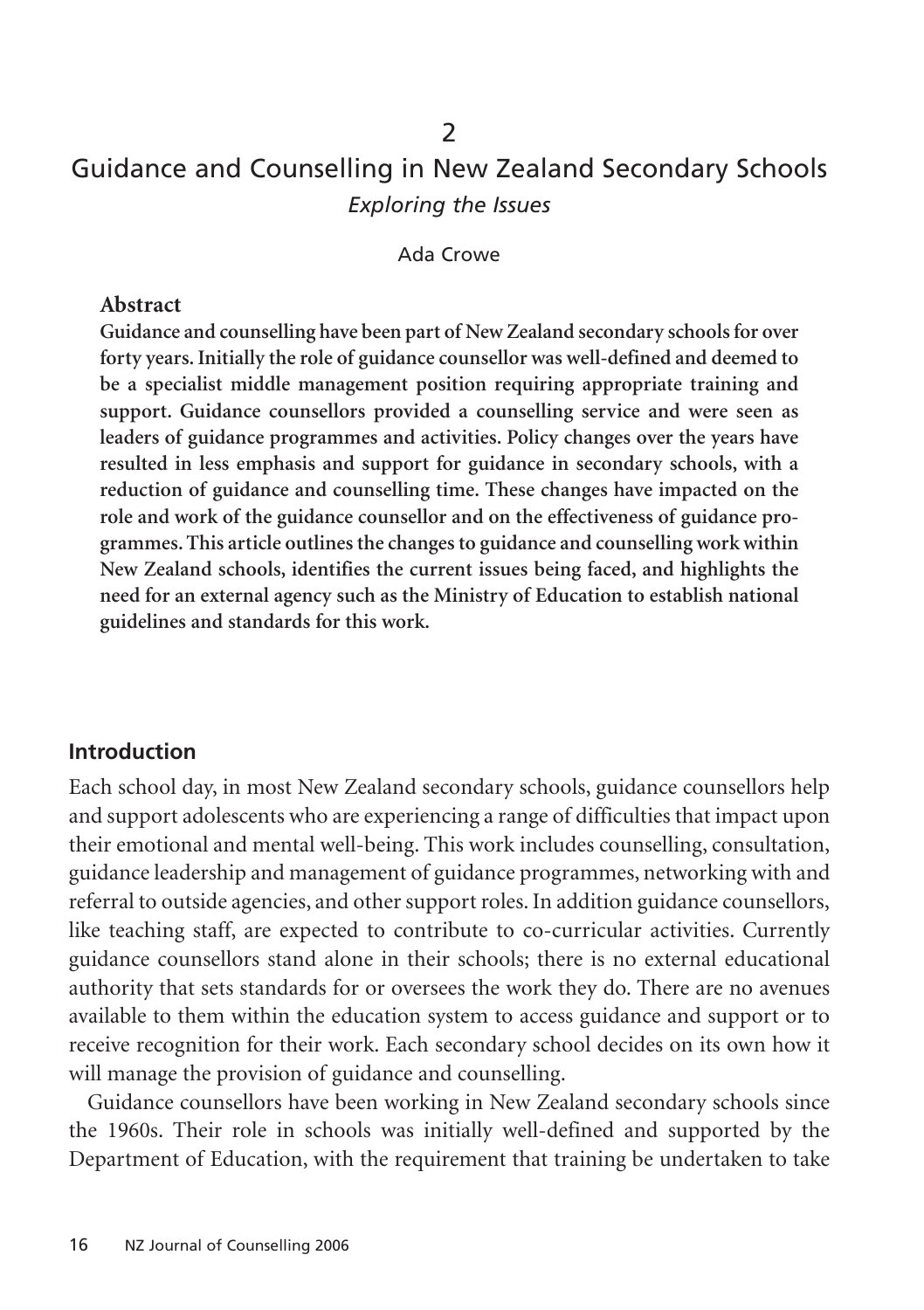on this specialist position. A move to self-managing schools at the end of the 1980s removed any centralised role in the appointment, training and support of guidance counsellors, while the Ministerial Reference Group removed guidance as a specifically resourced area in schools (Webb, 1997). This was followed in the 1990s by the removal of the tagging of guidance counsellor positions. These changes resulted in a reduction of guidance and counselling time in schools, with more variation in the guidance counsellor role. The appointment and management of school guidance counsellors became the responsibility of the Board of Trustees of each school. Today in some schools the word guidance has been removed from their title so that they are known as school counsellors. There are no official definitions to explain the difference between a guidance counsellor and a school counsellor.

The Education Act 1989 requires principals to ensure students get good guidance and counselling (section 77), however there is no definition of what this involves and no stipulation that the guidance counsellor should be the one to provide this. Schools are also required by the National Administration Guidelines (NAG) to provide safe physical and emotional environments (NAG 5) which includes protection from any form of discrimination, victimisation and sexual harassment (Human Rights Act 1993).

An Education Evaluation Report by the New Zealand Education Review Office (ERO) in 1994 reported that schools had identified a number of factors associated with the emotional environment of a school; these included a positive atmosphere, warm and settled tone, safe emotional environment, nurturing and caring attitudes, warm relationships between staff and students, good systems of student support, comprehensive counselling and guidance systems, and a commitment to promote the welfare of the students. A later ERO definition states 'providing a safe emotional environment involves supporting students, valuing differences and promoting positive attitudes and values' (ERO, 2000, p. 18).

Guidance counsellors can play a significant role in helping schools meet their legal requirements and in achieving a safe emotional environment. Webb (1999) argues the case for counselling children in schools and states that such counselling can be preventative and developmental as well as remedial and specialist. However, schools are no longer legally required to employ guidance counsellors, although most do. The role and management of the guidance counsellor is determined by a number of factors including the school's perception and understanding of guidance, counselling and the guidance counsellor role. Many, but not all, schools do show a high degree of understanding and appreciation of the role of the guidance counsellor. The role undertaken in the school may also be influenced by the training or lack of training, experience and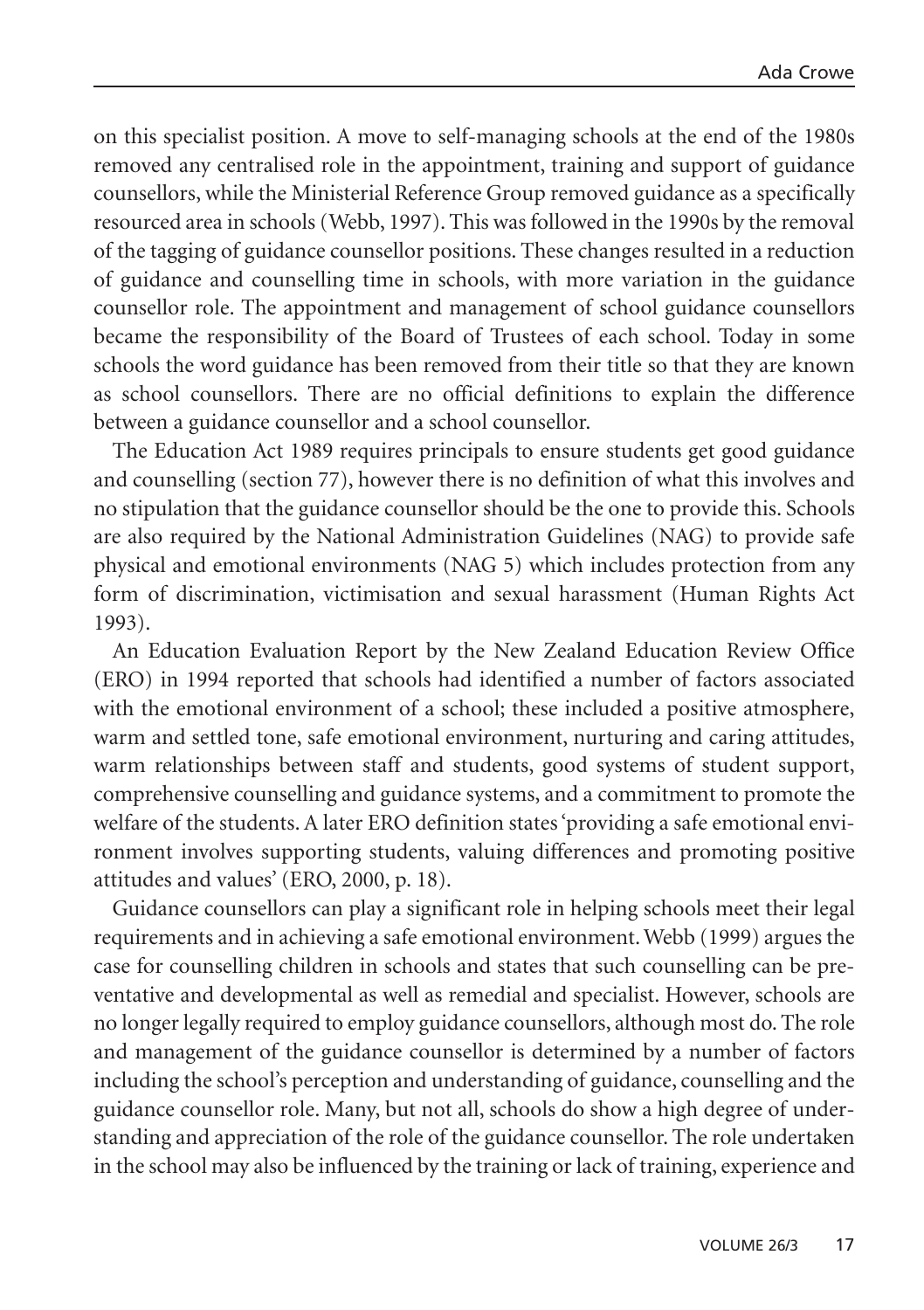understanding of the role by the appointed guidance counsellor. There is a need for national guidelines and standards for the guidance counsellor role.

To work in schools, guidance counsellors, like teachers, are required to have a current practising certificate, which is obtained through registration with the New Zealand Teachers Council. The registration documentation and criteria to be met are those specified for teachers and include teacher training. For the registration process a guidance counsellor is classed as a 'teacher' not as a counsellor. So, currently in schools, guidance counsellors are registered as teachers. There is no recognition of the guidance and counselling work that guidance counsellors undertake in schools. This seems to be contradictory to the fact that the Ministry of Education provides funding each year for the training of a number of school guidance counsellors. This training can only be accessed by people who hold guidance counsellor positions in schools. Therefore it would seem that the Ministry of Education recognises the value of having school guidance counsellors, yet it provides no support beyond funding for training.

The New Zealand Association of Counsellors (NZAC), with over 2500 members, is the professional body that represents counselling in New Zealand. NZAC advocates for and on behalf of school counsellors but only has jurisdiction over those counsellors who are members. Over the past ten years NZAC representatives have met regularly with stakeholders involved with education and children, working to address school guidance counsellor issues and concerns. The association developed a School Guidance Counsellor Appointment Kit, and for many years has sent this kit out to all secondary schools advertising guidance counsellor positions (NZAC, 2003). Brochures on school counselling have also been produced and sent to schools.

Currently 301 secondary school guidance counsellors are members of NZAC. Being a member requires guidance counsellors to abide by the NZAC Code of Ethics, and have regular supervision and ongoing professional development (NZAC, 2002). Each NZAC branch throughout New Zealand holds regular meetings and provides opportunities for professional development. National NZAC conferences are held biannually. School guidance counsellors, both members of NZAC and non-members, also network and meet regularly for support and professional development. In 2003 and 2005 guidance counsellors organised their own national conference. These conferences focus solely on the work of the school counsellor, providing opportunities for professional development, networking and support. A survey of school guidance counsellors undertaken in 2004 by the New Zealand Post Primary Teachers Association (PPTA), the secondary teachers union, showed that 66% of the 256 respondents were members of NZAC. What do the 85 guidance counsellors (34%) in this survey who are not members of NZAC base their practice on?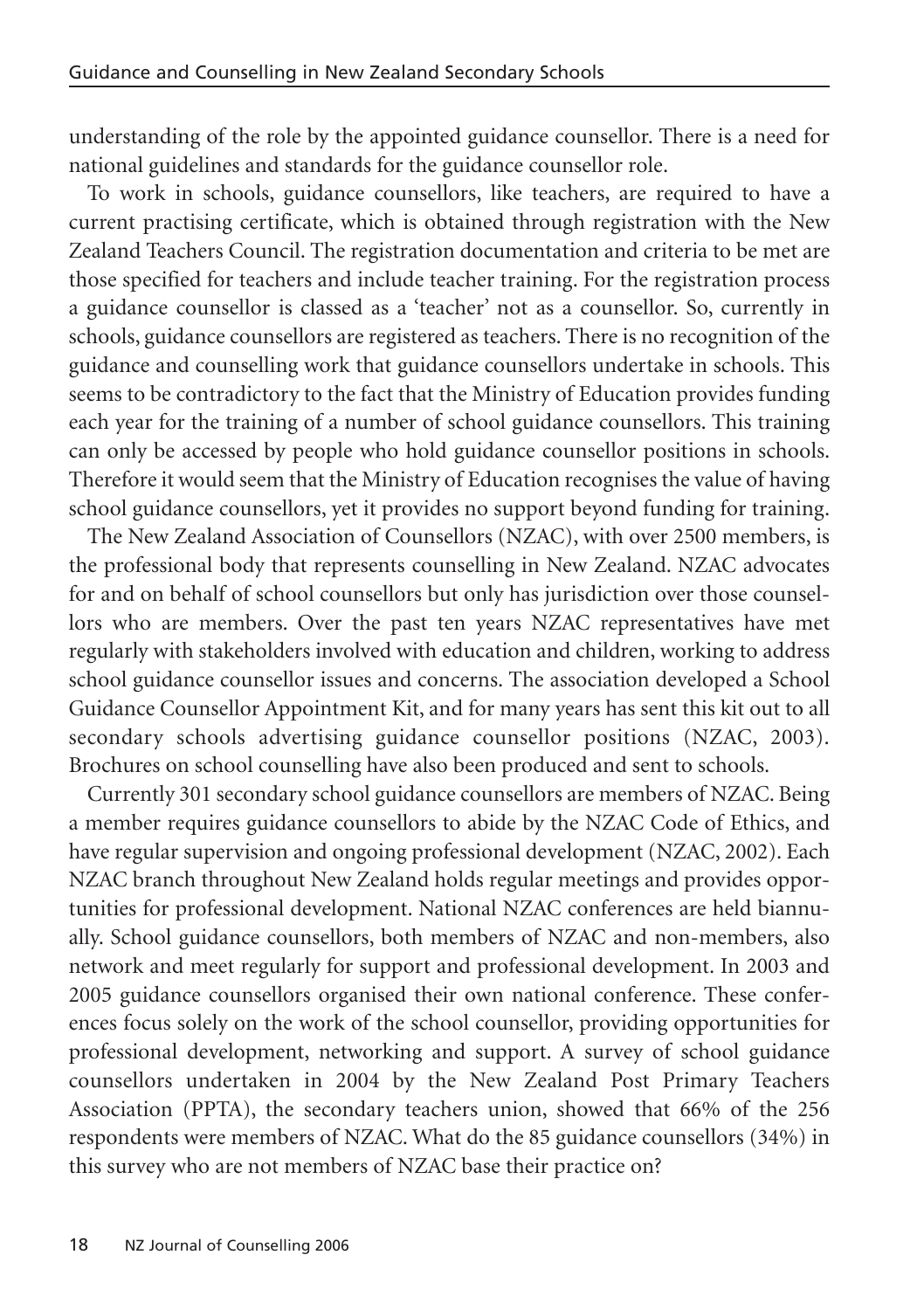Many guidance counsellors are sole practitioners in schools. They are also involved in guidance networks, guidance programmes, management teams and other school committees such as health, outdoor education, curriculum and professional development. Working in an education setting in a role quite different to that of the teaching staff has its own issues, especially around being a sole worker, the nature of counselling and confidentiality, the invisibility of a lot of the work done and the perceived workload of the school guidance counsellor.

Hughes (1996) wrote about the colonisation of the school counsellor role and gradual marginalisation of the counselling service, claiming school counsellors may experience feelings of invisibility, unimportance and powerlessness, and feel devalued within the dominant teaching culture in the school. There is increased credibility, less stress and more reward given to school counsellors who are teaching subjects or undertaking other roles that are not guidance related. Yet for the students a guidance counsellor who also teaches may be less likely to be accessed for counselling support.

All these factors, along with the absence of any government department having responsibility for the school guidance counsellor role, have led to guidance counsellors feeling unsupported and misunderstood. The last question in the 2004 PPTA survey asked what specific services PPTA could provide to guidance counsellors that it is not currently providing. Fifty percent of the 145 respondents asked for the PPTA to advocate to Boards of Trustees, principals, teachers and government about the need for counsellors in schools, with some of the comments conveying a picture of guidance counsellors under huge pressure in their schools.

There is a need for the constant education of the whole school community and beyond about the role of the school guidance counsellor, the counselling process, its validity in an educational setting and its value and significance in assisting today's adolescents with the many challenges and issues they may face. These challenges and issues can be barriers to their learning. There is a need for an external educational authority to advocate on behalf of guidance counsellors, and for guidance and counselling in schools.

### **Workload issues**

Along with the reduction of guidance time and guidance counsellor allocation in schools, teaching staff have also been experiencing ongoing changes in their work. These changes include new national qualifications and assessment of students; changes in teacher appraisal, and increased competition between schools for enrolments. Teacher workloads have increased, meaning teachers are less available to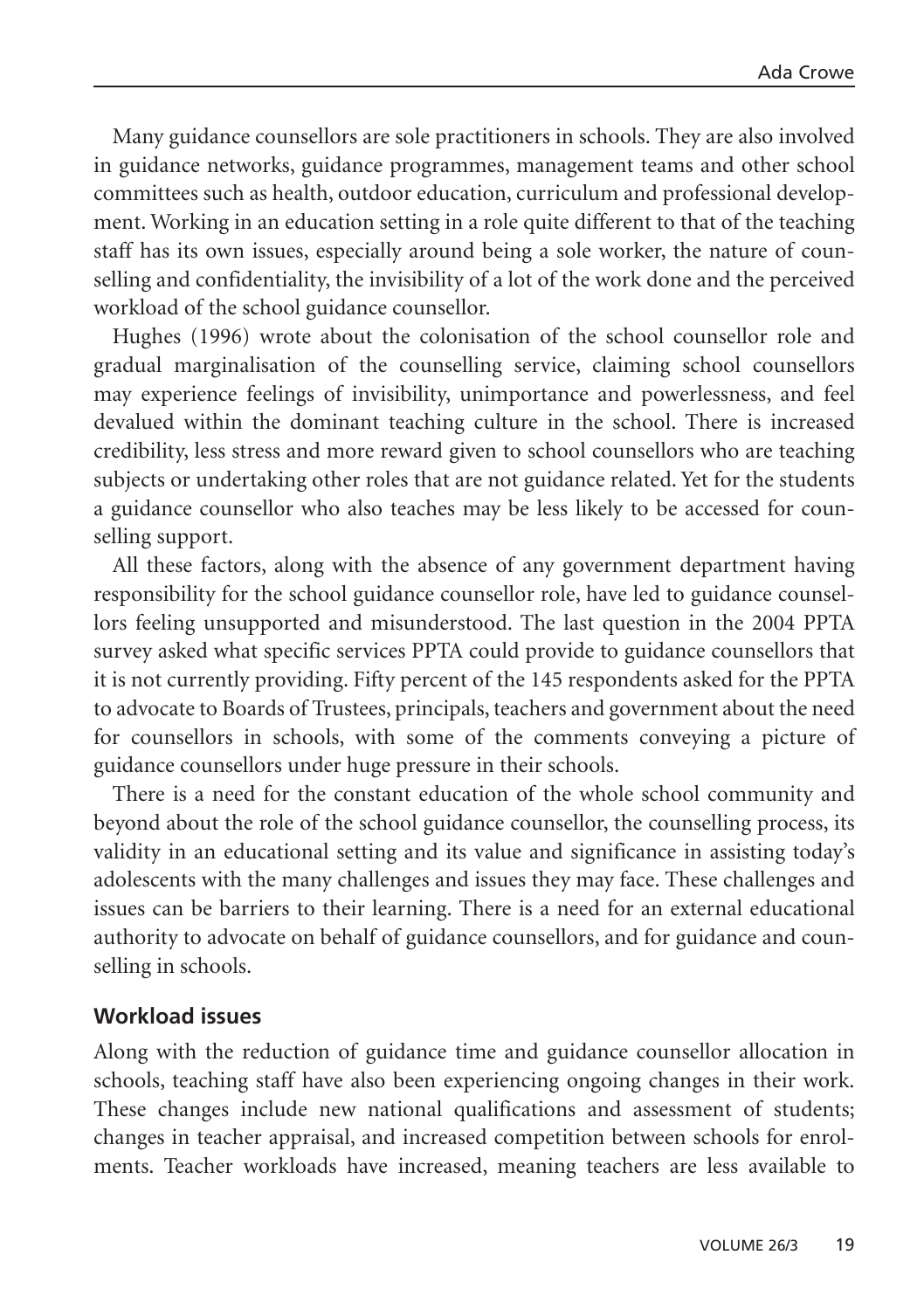undertake guidance and pastoral care roles and frequently leaving or referring this work to the guidance counsellor. The counsellor may be seen as being readily available if they are not timetabled to teach.

In 1997, Manthei carried out research on the work of school counsellors in New Zealand (Manthei, 1999a, b). This research showed that the time spent on counselling had remained about the same as had been reported in research done five years earlier, however there was an increase in the amount of non-guidance administration work and in crisis work. Many counsellors observed that the need for guidance and counselling had increased, that they were working longer hours to get everything done and that the role had become more difficult.

Factors contributing to the job being more difficult included social and economic factors, the results of which were often beyond the counsellors' or their clients' control. These factors included poverty, increasing numbers of disturbed young people, increasing violence and lack or reduction of availability and/or quality outside services or resources to call upon. School factors included reduced staffing, less time for counselling, and a negative and non-supportive atmosphere for guidance work. Alongside these factors was the claim that the job had grown larger, with more complex counselling cases, yet the school counsellors were also being diverted from guidance work into other areas such as teaching and administration. This finding is supported by the 2004 PPTA survey, where 41% of the respondents had teaching responsibilities as well as their guidance counsellor work. In Manthei's 1997 survey about half of the counsellors were less satisfied with their job than they had been five years earlier (Manthei, 1999a). Guidance counsellors have to negotiate their role and responsibilities with their school; there are no national requirements to follow.

The Manthei research findings identified the most serious or difficult problems dealt with by school counsellors as family problems, depression, suicide attempts, sexual abuse, drug abuse and bullying. The most frequent problems encountered were career decisions, family problems, educational problems, peer conflict and disruptive behaviour (Manthei, 1999b).

In 2003 the initial findings of the Youth 2000 national youth health and well-being survey were released (Adolescent Health Research Group, 2003). This was New Zealand's first nationally representative youth health survey, and was undertaken to gain comprehensive population-based data on youth health problems, concerns and risk factors, as well as identifying protective and resiliency factors in the lives of youth that promote health and well-being.

It was found that 80% of the students surveyed felt healthy, did not engage in multiple risky behaviours and reported positive connections to families, schools and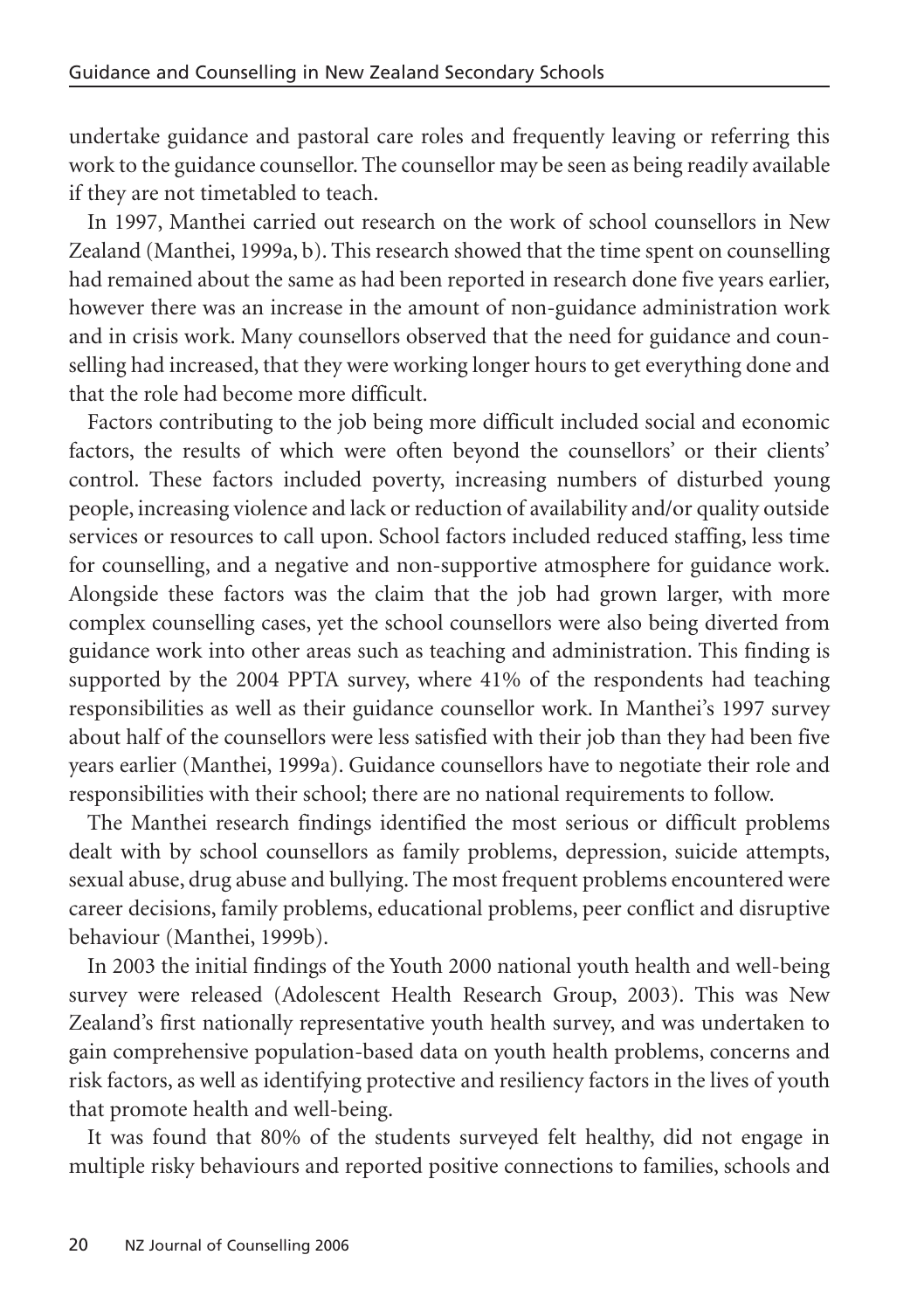peers. Health services were identified as not meeting the needs of youth, with about half of the students surveyed having not sought assistance from health services when they needed to due to a wide range of perceived barriers.

The findings also identified that there are a concerning number of youth whose healthy development is at risk, with a significant number who ride in cars with potentially intoxicated drivers, grow up in unsafe environments and experience emotional health problems. Twelve percent of New Zealand youth are involved in multiple health risk behaviour such as binge drinking, regular cigarette smoking, being in a car with a drunk driver or being sexually active.

The students reported high levels of suicidal thoughts, suicidal attempts and depressive symptoms, with 34% of girls and 20% of the boys at age 15 contemplating suicide, and 14% of the girls and 6% of the boys having attempted suicide in the previous 12 months (Adolescent Health Research Group, 2003). These findings did not include the most at-risk students such as truants or early school leavers as they would not have been in school to participate in the survey.

The protective factors identified by the Youth 2000 survey involved youth being connected with others. Positive connections with parents, family and school were the most important protective factors, with parents playing an important role in the lives of young people into and throughout the teenage years. Forty percent of students wanted more time with at least one parent. Schools were identified as places that could play a major role in identifying and helping the significant numbers of youth with mental health, drug and alcohol misuse, and violence/bullying concerns. Attending school and feeling safe at school are also important for healthy development.

The Youth 2000 survey findings support those of the school counsellor survey (Manthei, 1999a, b) in terms of the issues adolescents are presenting in counselling, the numbers of young people affected and the increased complexity of some of the cases. It is not surprising that school counsellors consider themselves to be struggling with an increasing workload.

At school guidance counsellor meetings in Dunedin the group has been sharing ideas on the work they do in their schools and how they manage some of the current issues. The questions being discussed are: How do you manage students when one student is in crisis but you already have student(s) booked in? How do you decide when to refer to outside agencies? What do you do about students who miss appointments? How do students get to see you? What responsibilities do you have outside of providing counselling? How do you manage the workload and follow-ups? How often do you have supervision, and who pays? When do you do administration work? What kind of notes do you take? How do you store them?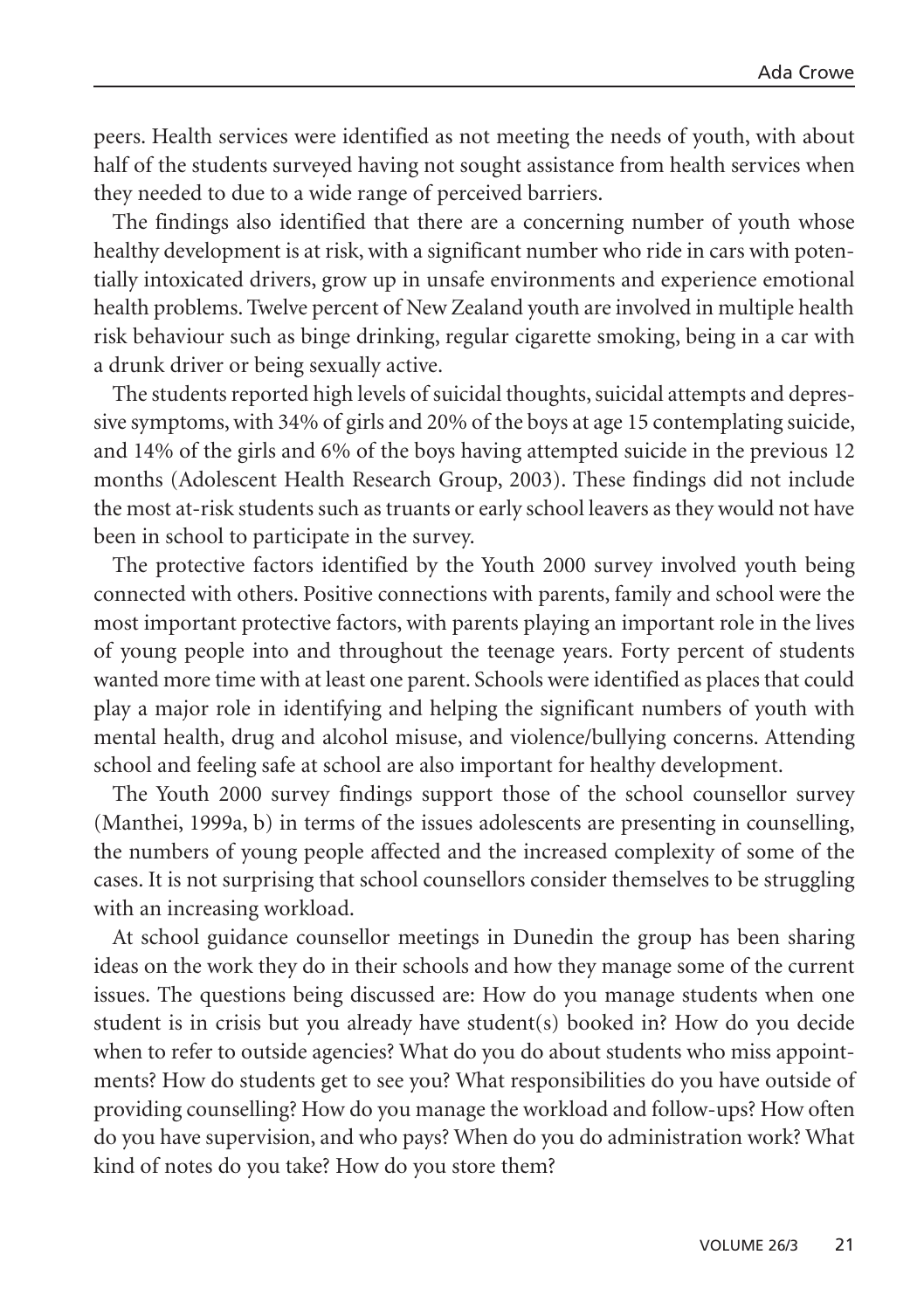There is a constant need to prioritise within the counselling service in terms of the urgency of the students' presenting issues, while at the same time working to maintain positive and trusting relationships with all the students who seek counselling. There are no national guidelines and standards for school guidance counsellor work.

Workload issues are an ongoing concern for guidance counsellors, and one rather sobering question that could be asked is 'How safe is the practice of an overstretched school guidance counsellor?'

## **Guidance programmes**

Pastoral care networks and guidance programmes such as Peer Support have been running in New Zealand schools for many years. These programmes aim to provide support, advice and guidance to students, and are preventative in their approach. Guidance counsellors frequently play major roles in the management of these guidance programmes in terms of organisation, training, monitoring, evaluation, support and supervision of the students. With the reduction in time allocated to guidance activities in schools, along with teachers undertaking less pastoral care, the guidance counsellor may have a major responsibility for these programmes with little support.

In a report by Cox (2002) on pastoral care programmes in 190 New Zealand secondary schools, most schools did have pastoral care programmes to guide students. These use many levels of staff, with the most common level involving teachers being used as form teachers or tutors. Ninety-two percent of the schools used a combination of senior management, form/class teachers and guidance counsellors. Other people who were actively involved in pastoral care programmes in many schools were deans, head of department special needs, resource teachers of learning and behaviour (RTLB), local church pastors, chaplains, matrons, health nurses, tutor group leaders, whanau tutors/leaders, student support workers, Te Atakura-trained teachers, English for Speakers of Other Languages (ESOL) teachers, youth workers, mentors, social workers, boarding house staff and peer support students. Most of the school staff involved in pastoral care programmes received in-house training from guidance counsellors and senior management or had professional development for their specific role.

Volunteer mentor programmes are relatively new in New Zealand, with 35.2% of schools in the Cox (2002) survey running such a programme. These schools mostly used outside providers for the training and selection of mentors. Schools run a variety of peer support programmes; the most common are peer support, peer mentor, yellow ribbon, peer mediation, peer support buddies programme and peer sexuality.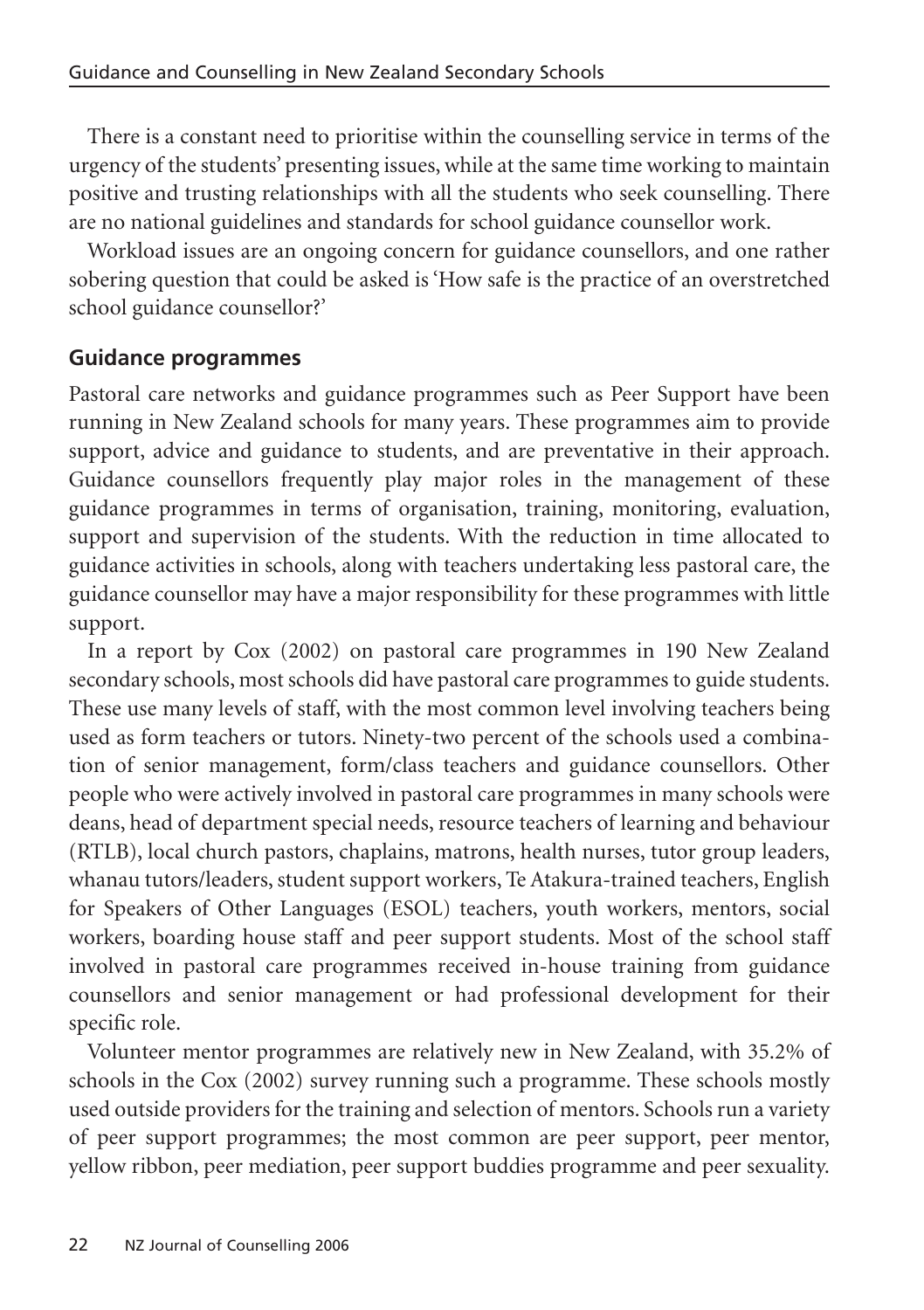These programmes train senior students in specific skills and activities so they can lead sessions with junior students, provide specific services across the school such as mediation, or be available for students to talk to.

Cox (2002) claimed there are some outstanding pastoral care programmes in place in many New Zealand secondary schools, but their effectiveness is limited by inadequate staffing, insufficient funding, the demands of the National Certificate in Educational Achievement (NCEA), lack of time allocated for pastoral care programmes to operate effectively within the curriculum framework and a shortage of mentors in many communities who are prepared to volunteer their time.

For these programmes to be effective Cox identified a number of key requirements, including full commitment from the principal and school management team and an understanding by all teaching staff of the purpose, outcomes and value of these programmes in the creation of a positive atmosphere in the school and in the personal development of the students. Teaching staff should receive ongoing training in some of the programme skills such as conflict resolution, more effective communication skills, and identifying resilient qualities in their students. The teachers can then be role models in the use of these skills in their daily interaction with students, both in the classroom and when taking extracurricular activities. Teachers and students involved in these programmes need to receive appropriate training, support and supervision, with more than one teacher with time allocated being involved in the programme, and where possible including programmes in the school curriculum.

Cox's (2002) findings reflect the impact that the reduction of guidance time in secondary schools has had on guidance programmes. The key requirements identified to make guidance programmes more effective are very similar to those needed in schools for guidance counsellors to be more effective and to carry out their role appropriately; that is, full school commitment with more time allocation, and a better understanding and valuing of the work the guidance counsellor does.

Guidance counsellors have also been involved in preventative guidance programmes initiated from outside the school to deal with specific youth issues. Many guidance counsellors became Regional Facilitators for the Young People at Risk of Suicide, a Ministry of Education initiative which ran throughout New Zealand (Ministry of Education and National Health Committee, 1997). This initiative was in response to the high rate of youth suicide.

In Dunedin, local school counsellors have been working alongside people from community agencies within the Safer Schools Safer Communities (SSSC) group to help address bullying and harassment in schools. Since its inception in 1997 the group has held meetings and facilitated forums and workshops for staff and students from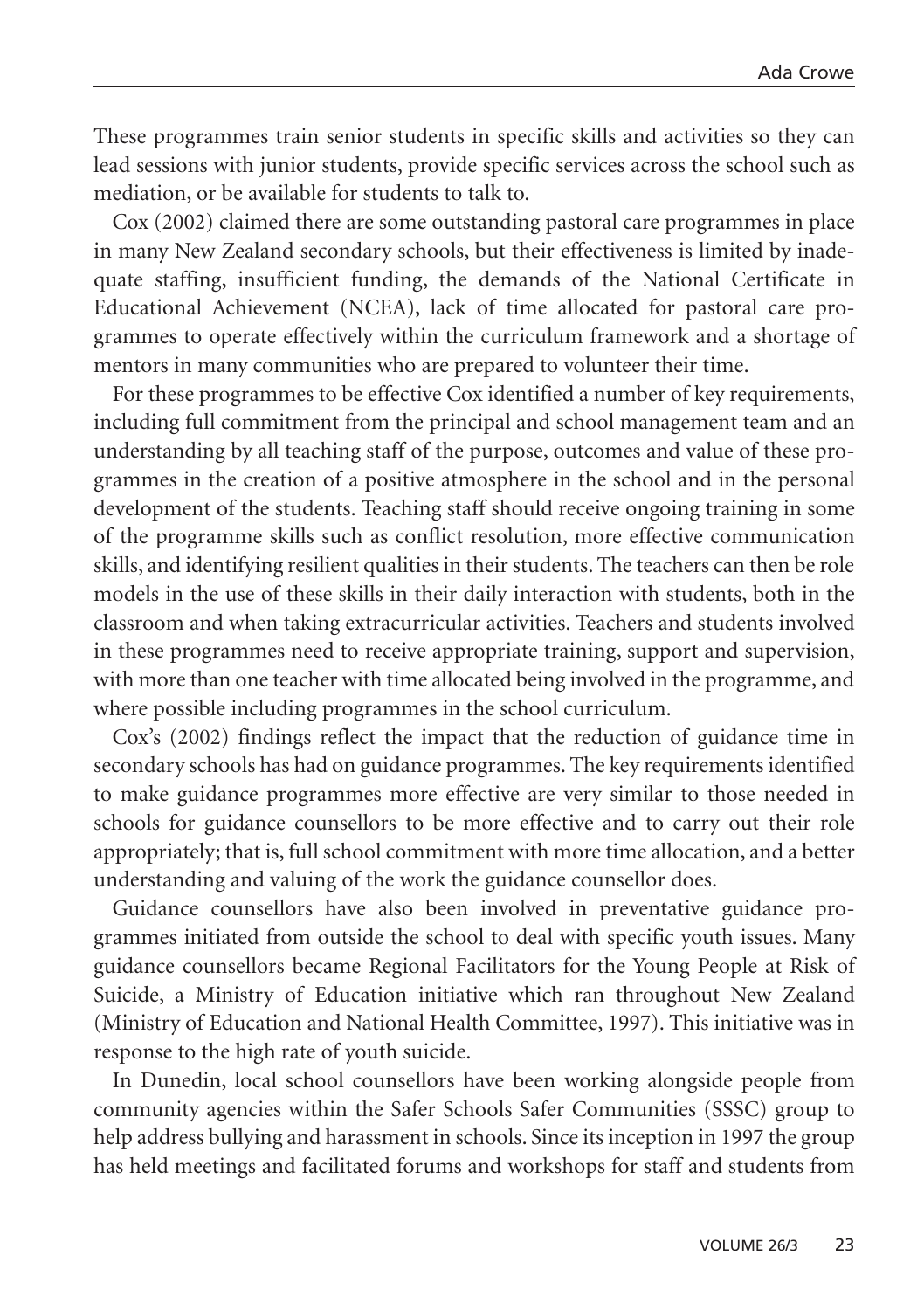local schools. In 1999 and 2003 a number of schools signed a Safer Schools Safer Communities charter (Dixon et al., 2005). The success of these initiatives in each school is very dependent upon the value the school places on the issues, and the time and commitment made to the programme.

Guidance counsellors may also be the school liaison and support person for Project K, which provides 13- to 15-year-olds with the opportunity to realise their full potential through programmes that build self-confidence, teach valuable life skills and promote good health and education. Founded in 1995 by mountaineer Graeme Dingle and lawyer Jo-Anne Wilkinson, this 14-month programme has three stages: a wilderness adventure; a community challenge, and 12 months of mentoring, with most of the programme happening outside the school (Project K Trust, 2004).

## **Conclusion**

The changes in education policy since the 1980s have resulted in less emphasis on and a reduction in the guidance and counselling provision in New Zealand secondary schools. The effectiveness of guidance programmes has been compromised, with the work of school guidance counsellors going on mostly unnoticed, often with little acknowledgement or recognition of its value. It seems strange that a person trained in guidance and counselling, frequently at the expense of the Ministry of Education, may then, in schools, be required to undertake a number of non-guidance and non-counselling roles such as teaching. This is even more curious when there are a significant number of youth in New Zealand secondary schools who are experiencing mental health and well-being issues and who may well benefit from guidance programmes and the work of the guidance counsellor.

The results of the guidance counsellor surveys reported on in this article portray a service provision in schools which is overstretched and under pressure. There is no support, advice or guidance available from an external authority such as the Ministry of Education. There is no external agency for guidance counsellors to take their concerns to, or where they may be addressed. Each guidance counsellor has to negotiate his or her role and responsibilities, and any issue or concern, with his or her individual school. The question has to be asked: what would be different for the school guidance counsellors, the students and the schools they work in if there was an external authority, an authority that understood guidance and counselling, its value in schools, and was therefore able to create national guidelines and standards for this work?